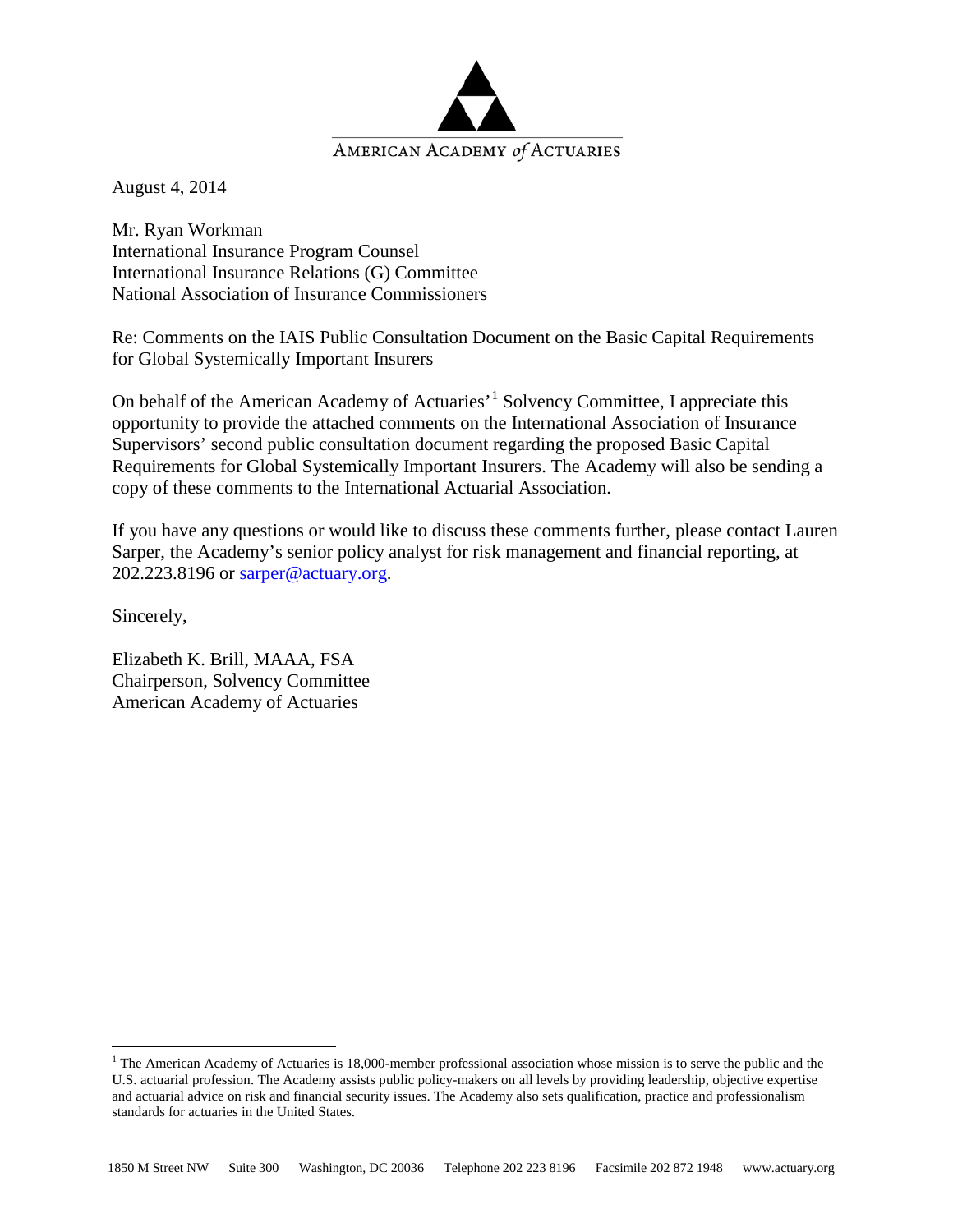## **American Academy of Actuaries' Solvency Committee**

## **Comments on July 9, 2014 IAIS Consultation Draft on the Basic Capital Requirements for Global Systemically Important Insurers**

| <b>Item</b>    | <b>Paragraph Reference</b> |                                                                                                                                           | <b>Comment</b>                                                                                                                                                                                                                                                                                                                                                                                                                                                                                                                                                                                                                                                                   | <b>Alternative Approach</b>                                                                                                                                                                                                           |
|----------------|----------------------------|-------------------------------------------------------------------------------------------------------------------------------------------|----------------------------------------------------------------------------------------------------------------------------------------------------------------------------------------------------------------------------------------------------------------------------------------------------------------------------------------------------------------------------------------------------------------------------------------------------------------------------------------------------------------------------------------------------------------------------------------------------------------------------------------------------------------------------------|---------------------------------------------------------------------------------------------------------------------------------------------------------------------------------------------------------------------------------------|
|                | General                    | The consultation draft<br>indicates that a Market<br><b>Adjusted Valuation</b><br>Approach will be taken to<br>develop the balance sheet. | A market-based approach would not be<br>appropriate for many insurance products-<br>such as long term life and annuity<br>products-and could have adverse<br>consequences for insurers in many<br>jurisdictions, including the U.S.                                                                                                                                                                                                                                                                                                                                                                                                                                              | An approach that either allows long-duration,<br>illiquid products to be valued on an amortized<br>cost basis or an approach that does not rely on a<br>balance sheet valuation is necessary for an<br>effective capital requirement. |
|                |                            |                                                                                                                                           | Fundamentally, both market value and<br>amortized cost approaches are well suited to<br>certain products and environments, but not<br>in others. For long-duration, illiquid<br>insurance, a market value approach does not<br>work. Evidence of this can be seen in the<br>history of U.S. insurance accounting. Prior<br>to the great depression, the U.S. used a<br>market-based approach to valuing life<br>insurance. However, during the Great<br>Depression regulators decided market-based<br>valuation requirements should not apply to<br>insurers with illiquid liabilities, which<br>allowed insurers to continue to invest in the<br>economy and stabilize markets. |                                                                                                                                                                                                                                       |
| $\overline{2}$ | General                    | The draft does not reflect all<br>major risk factors.                                                                                     | There does not appear to be any charge for<br>catastrophic risk.                                                                                                                                                                                                                                                                                                                                                                                                                                                                                                                                                                                                                 | Add a charge for catastrophic risk.                                                                                                                                                                                                   |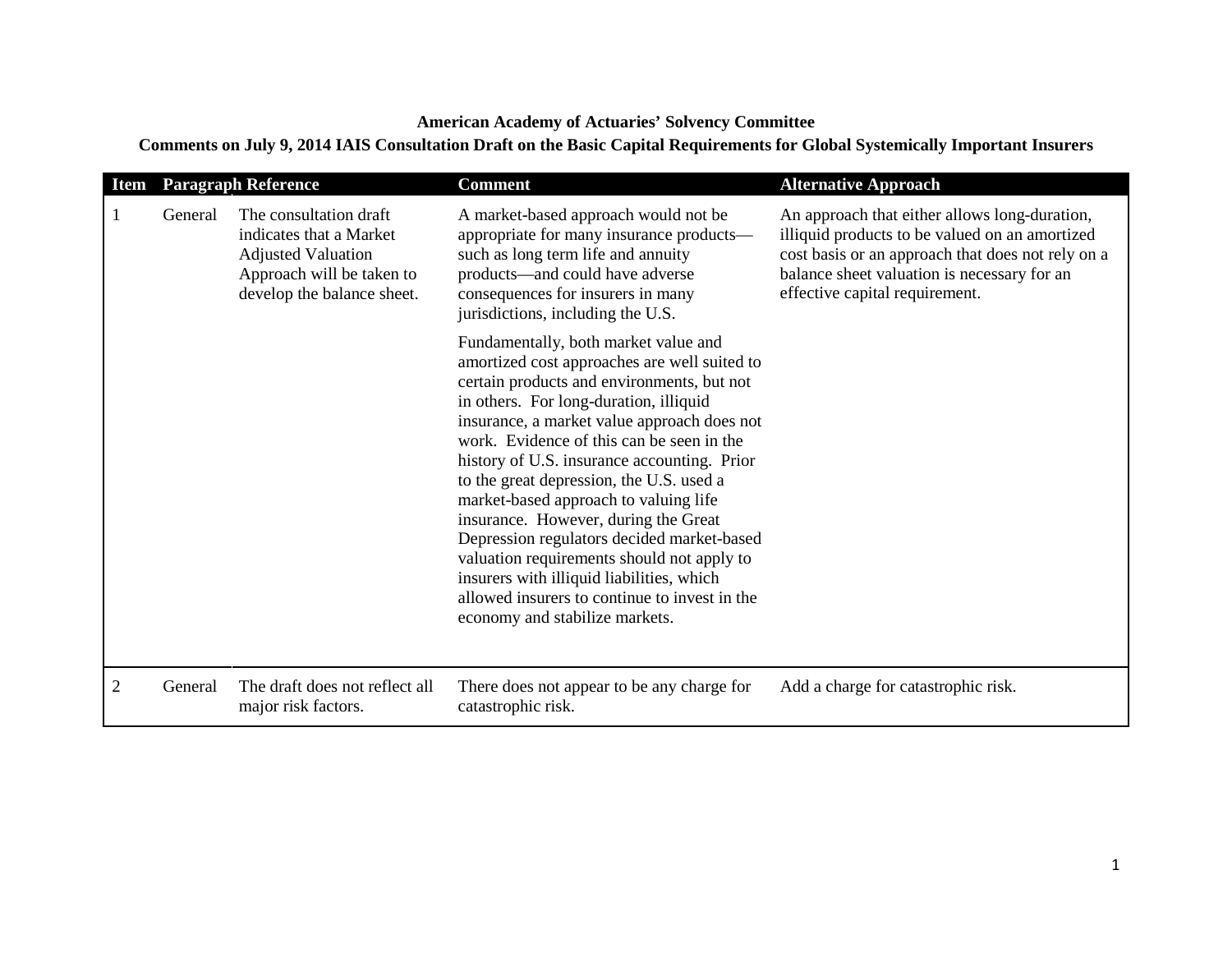| <b>Item</b> | <b>Paragraph Reference</b>                |                                                                                                                                                                                                                                                                              | <b>Comment</b>                                                                                                                                                                                                                                                                                                                                                                                                                                                                                                                                                                                                                                                                                                                                                                                                                                                        | <b>Alternative Approach</b>                                                                                                                                                                                                                                                                                                                                                                                                                                                                                                                                                                                                                                                                                                                                                                                                                                                                                                              |
|-------------|-------------------------------------------|------------------------------------------------------------------------------------------------------------------------------------------------------------------------------------------------------------------------------------------------------------------------------|-----------------------------------------------------------------------------------------------------------------------------------------------------------------------------------------------------------------------------------------------------------------------------------------------------------------------------------------------------------------------------------------------------------------------------------------------------------------------------------------------------------------------------------------------------------------------------------------------------------------------------------------------------------------------------------------------------------------------------------------------------------------------------------------------------------------------------------------------------------------------|------------------------------------------------------------------------------------------------------------------------------------------------------------------------------------------------------------------------------------------------------------------------------------------------------------------------------------------------------------------------------------------------------------------------------------------------------------------------------------------------------------------------------------------------------------------------------------------------------------------------------------------------------------------------------------------------------------------------------------------------------------------------------------------------------------------------------------------------------------------------------------------------------------------------------------------|
| 3           | General                                   | Field testing captures a<br>point-in-time state.                                                                                                                                                                                                                             | Volatility is not captured when examining a<br>static state and can only be captured when<br>examining several points in time, with<br>particular need for stressed periods.                                                                                                                                                                                                                                                                                                                                                                                                                                                                                                                                                                                                                                                                                          | Field testing should look at multiple points in<br>time and real stresses—such as the 2008<br>financial crisis—with regard to asset risk, several<br>underwriting cycles with regard to<br>property/casualty pricing risk, and years with<br>large natural disasters-like Hurricane Sandy in<br>2012—with regard to catastrophe risk.                                                                                                                                                                                                                                                                                                                                                                                                                                                                                                                                                                                                    |
| 4           | $1.1$ , par<br>2<br>Annex<br>C, par<br>44 | The development of the<br>international capital<br>standards (ICS) will be<br>informed by the work on the<br>basic capital requirements<br>$(BCR)$ .<br>The initial approach for BCR<br>does not pre-empt future<br>development of alternative<br>approaches to discounting. | The consultation document clearly states<br>that the development of the ICS will be<br>informed by the BCR and implies (via the<br>reference in Annex C to alternative<br>discounting approaches) that future work<br>also will use a current estimate approach.<br>The current estimate/factor-based approach<br>to the BCR should not form the basis of the<br>ICS. For the reasons described in Item 1<br>above, the current factor-based approach is<br>not effective and does not appropriately<br>reflect local differences. In addition, the<br>focus on Global Systemically Important<br>Insurers (G-SIIs) has not allowed for<br>sufficient investigation of risks in areas<br>other than life insurance, including health<br>and property and casualty (P&C). Such<br>risks generally are not a concern for the G-<br>SIIs, which are the focus of the BCR. | In connection with the ICS, the International<br>Association of Insurance Supervisors (IAIS)<br>should evaluate methods of assessing capital<br>adequacy that do not rely on a balance sheet<br>valuation. There are two approaches that have<br>been discussed—using internal models and<br>leveraging local requirements. Stress testing is a<br>prime example of an approach that uses internal<br>models rather than relying on a balance sheet<br>valuation. Such an approach can be constructed<br>in a way that does not require a single<br>international valuation basis, yet allows the<br>regulator to understand under what<br>circumstances each group might come under<br>stress and potentially be unable to meet its<br>obligations.<br>We suspect that some combination of local<br>requirements and models using internal risk<br>exposure data will be required to sufficiently<br>reflect local differences in risk. |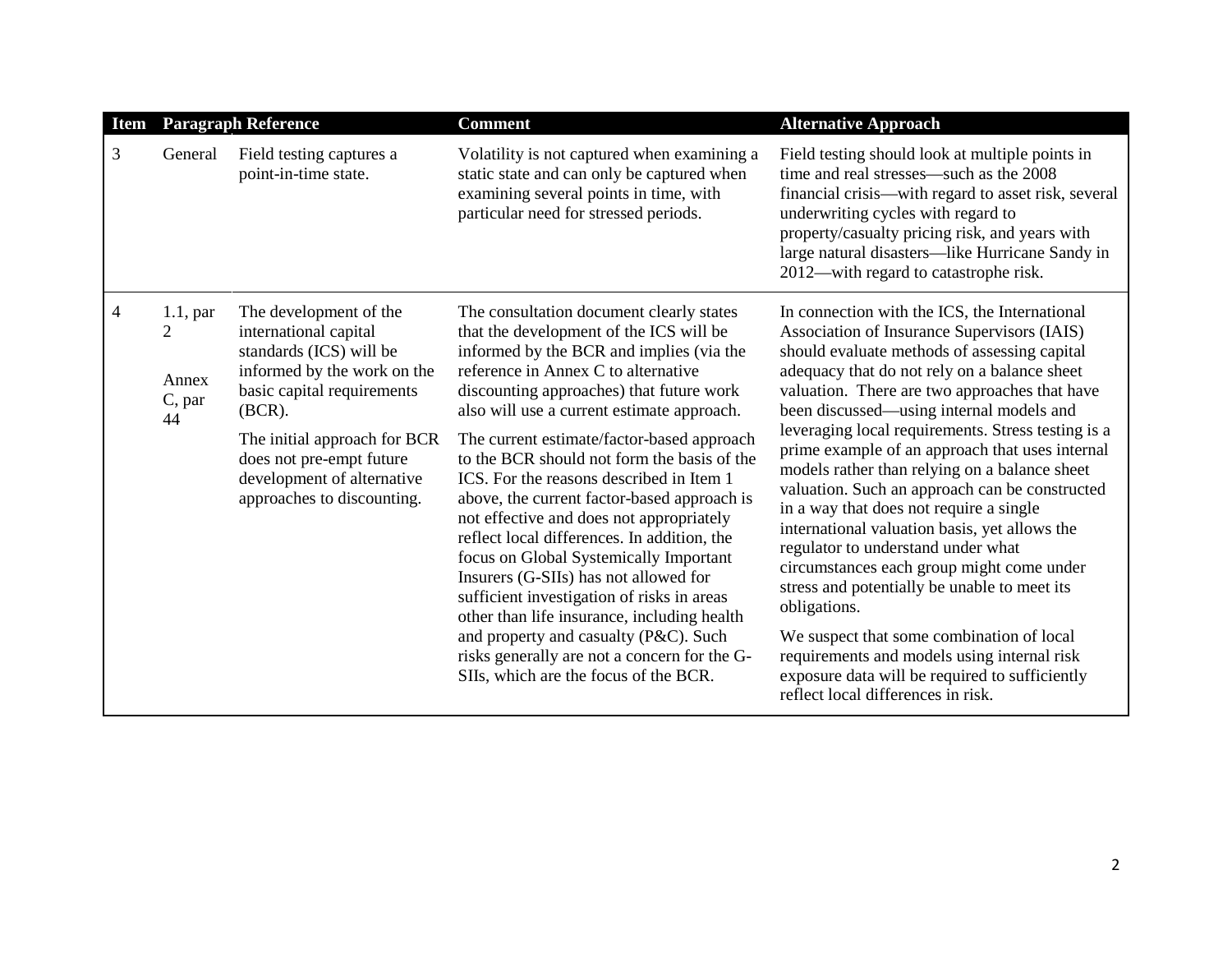| <b>Item</b> | <b>Paragraph Reference</b> |                                                                                                                                          | <b>Comment</b>                                                                                                                                                                                                                                                                                                                                                                                                 | <b>Alternative Approach</b>                                                                                                                                                                                                                                                                                                                                                                                                       |  |
|-------------|----------------------------|------------------------------------------------------------------------------------------------------------------------------------------|----------------------------------------------------------------------------------------------------------------------------------------------------------------------------------------------------------------------------------------------------------------------------------------------------------------------------------------------------------------------------------------------------------------|-----------------------------------------------------------------------------------------------------------------------------------------------------------------------------------------------------------------------------------------------------------------------------------------------------------------------------------------------------------------------------------------------------------------------------------|--|
| 5           | 2.2.2,<br>par 20           | The calculation of current<br>estimates requires taking the<br>present value of all relevant<br>future cash flows.                       | Since cash flows must be calculated<br>anyway, we question why it is necessary to<br>then overlay an accounting basis in<br>determining the BCR.                                                                                                                                                                                                                                                               | Take a more streamlined, straightforward, and<br>comparable approach by stress testing the cash<br>flows directly rather than creating a market-<br>adjusted balance sheet and then stress testing.<br>(Note that simpler approaches may be sufficient<br>for shorter tail lines for which the timing of the<br>flows has less of an economic impact. In such<br>cases, stress testing the nominal amounts may be<br>sufficient.) |  |
| 6           | 2.2.4,<br>par 24           | The calibration level of the<br>BCR will account implicitly<br>for some degree of<br>diversification.                                    | This implicit reflection of diversification by<br>adjusting the factors creates an unlevel<br>playing field. It reduces the otherwise<br>calculated factors for all companies rather<br>than directing the credit to those that<br>achieved the diversification. Hence, those<br>companies with no or less diversification<br>gain a benefit at the expense of those with<br>higher levels of diversification. | If the desire is to keep the overall formula<br>simple, then use a simple formulaic way of<br>reflecting diversification, such as through a<br>simple square root of the sum of the squares<br>covariance formula.                                                                                                                                                                                                                |  |
| 7           | 2.2.5,<br>par 25           | The calibration level of the<br>BCR will account implicitly<br>for the absence of an assets<br>and liability management<br>(ALM) factor. | Similar to the diversification argument for<br>paragraph 24, this implicit approach creates<br>an unlevel playing field by reducing the<br>charge for those with ALM risk and<br>overstating the charge for those without this<br>risk.                                                                                                                                                                        | Investigate simple ways to reflect ALM risk, at a<br>minimum, in order to create appropriate<br>incentives.                                                                                                                                                                                                                                                                                                                       |  |
| 8           | 3.4, par<br>36             | BCR segment: "Annuities"                                                                                                                 | Are these deferred or income-paying?<br>Deferred and income-paying annuities have<br>entirely different risk profiles.                                                                                                                                                                                                                                                                                         | Add clarification.                                                                                                                                                                                                                                                                                                                                                                                                                |  |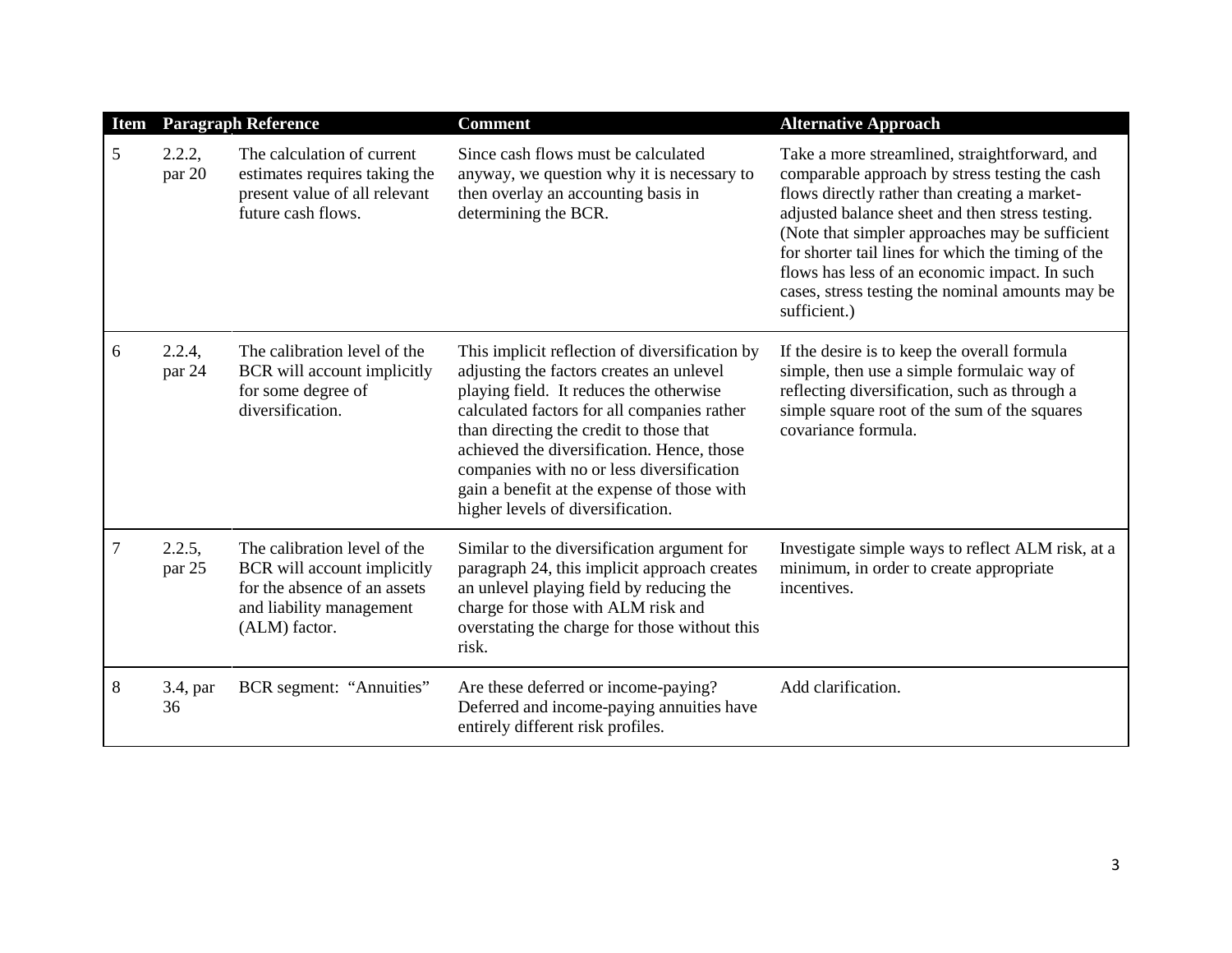| <b>Item</b> | <b>Paragraph Reference</b> |                                                                                                                                                                                                                      | <b>Comment</b>                                                                                                                                                                                                                                                                                                                                                                                       | <b>Alternative Approach</b>                                                                                                                                                                        |
|-------------|----------------------------|----------------------------------------------------------------------------------------------------------------------------------------------------------------------------------------------------------------------|------------------------------------------------------------------------------------------------------------------------------------------------------------------------------------------------------------------------------------------------------------------------------------------------------------------------------------------------------------------------------------------------------|----------------------------------------------------------------------------------------------------------------------------------------------------------------------------------------------------|
| 9           | 3.4, par<br>36             | Proxy measure for risk<br>exposure: current estimate<br>for non-life non-property                                                                                                                                    | It is not clear if this is meant to be a value<br>net or gross of reinsurance. Subsequent<br>discussion of "current estimate" versus<br>reinsurance recoverable implies that<br>"current estimate" is gross of reinsurance,<br>yet the charges in the same paragraph for<br>reinsurance recoverables imply low<br>collection risk, and the proxy for property<br>risk is a value net of reinsurance. | Clarify that the proxy measure for non-property,<br>non-life is current estimates net of reinsurance.                                                                                              |
| 10          | 3.4, par<br>36             | The risk factor applied to<br>"other non-traditional"<br>current estimates is 1.29<br>percent. This compares to the<br>lowest risk factor applied to<br>traditional non-life current<br>estimates of 6.25 percent.   | The use of a lower risk factor for "other<br>non-traditional" P&C lines than for<br>"traditional" P&C lines implies that non-<br>traditional risks are not a risk issue for the<br>BCR. Additionally, this creates an incentive<br>to call everything "non-traditional" for a<br>P&C company.                                                                                                        | If the "other" non-traditional lines for non-life<br>receive a lower risk charge than traditional lines,<br>then the non-traditional/traditional distinction<br>should be eliminated for non-life. |
| 11          | 4, par<br>46               | Capital resources are<br>determined on a consolidated<br>basis.                                                                                                                                                      | There is no discussion regarding<br>transferring needed capital across<br>jurisdictions.                                                                                                                                                                                                                                                                                                             | Add a sentence that states fungibility is not<br>addressed by this document.                                                                                                                       |
| 12          | $5.1$ , par<br>60          | Key difference between the<br><b>International Financial</b><br><b>Reporting Standards (IFRS)</b><br>and the Generally Accepted<br><b>Accounting Principles</b><br>(GAAP) is margin over<br>current estimate (MOCE). | This statement ignores that the differences<br>in discount rates are significant for U.S.<br>GAAP reporters.                                                                                                                                                                                                                                                                                         | Add a sentence noting the importance of discount<br>rates for life/annuity insurance.                                                                                                              |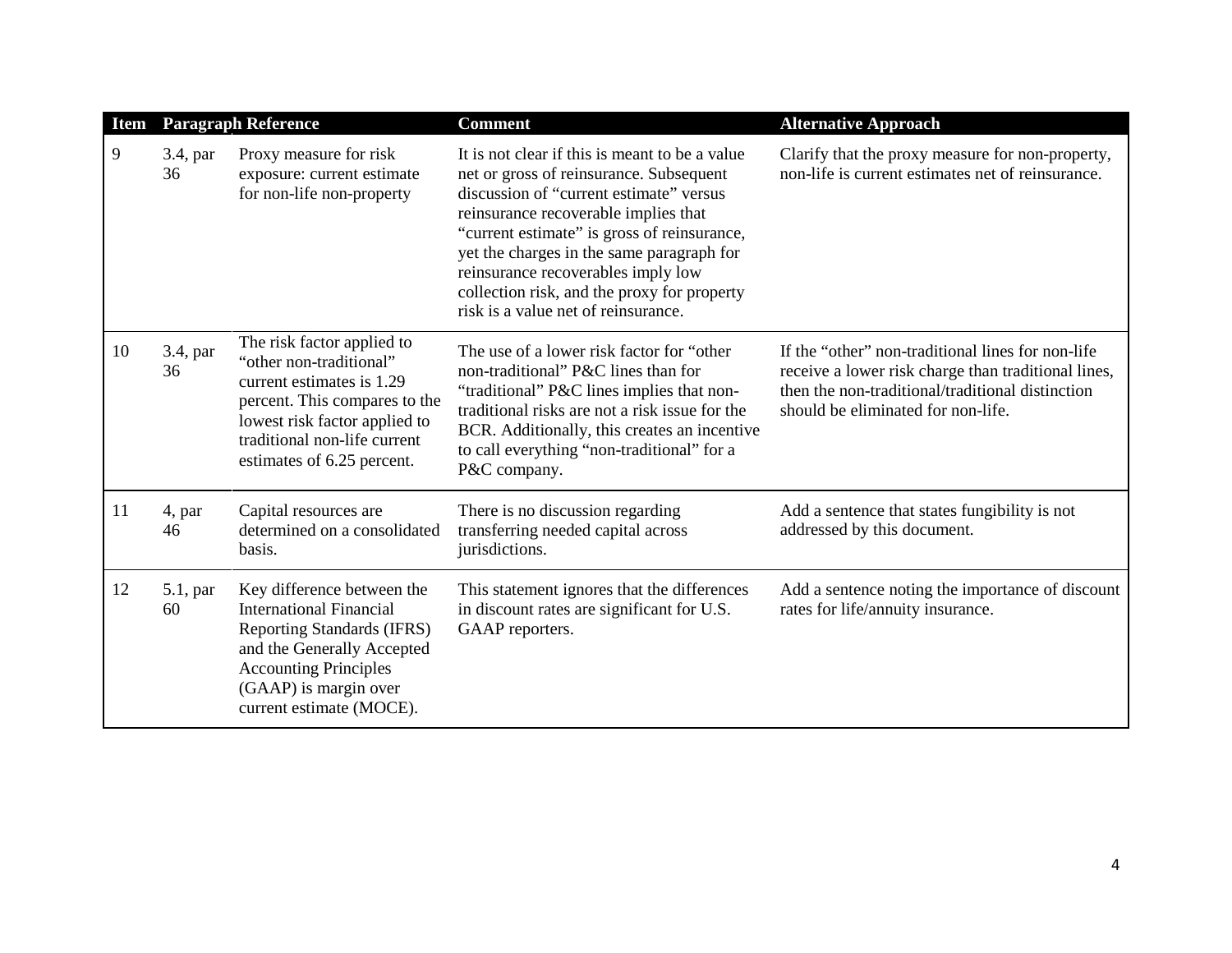| <b>Item</b> | <b>Paragraph Reference</b> |                                                                                       | <b>Comment</b>                                                                                                                                                                                                                                                                                                                                                                                                                                                                                                                          | <b>Alternative Approach</b>                                                                                                                                                                                                                                                         |
|-------------|----------------------------|---------------------------------------------------------------------------------------|-----------------------------------------------------------------------------------------------------------------------------------------------------------------------------------------------------------------------------------------------------------------------------------------------------------------------------------------------------------------------------------------------------------------------------------------------------------------------------------------------------------------------------------------|-------------------------------------------------------------------------------------------------------------------------------------------------------------------------------------------------------------------------------------------------------------------------------------|
| 13          | Annex<br>$\mathcal{C}$     | Length and prescriptive level<br>of the guidance.                                     | The length and prescriptive nature of this<br>Annex appears to create both a separate<br>accounting standard and new actuarial<br>guidance. We have significant concerns<br>with creating a new accounting standard and<br>creating such detailed actuarial guidance in<br>a "principle-based" framework. In<br>particular, the extent to which this would be<br>applied (given the low number and<br>geographic spread of G-SIIs) is unlikely to<br>result in a level of "generally acceptable"<br>and common practice in application. | It is better to leverage existing accounting<br>frameworks or use an approach that does not rely<br>on a balance sheet valuation, and provide the<br>general objectives for the actuarial estimates,<br>rather than providing prescriptive statements on<br>estimation methodology. |
| 14          | Annex<br>C, par<br>25      | Discounting occurs with a<br>yield curve relevant to the<br>particular currency.      | Both Greece and Germany use the same<br>currency, but it does not make sense that<br>they would use the same discount rates.                                                                                                                                                                                                                                                                                                                                                                                                            | Add "and jurisdiction" to the sentence in<br>question.                                                                                                                                                                                                                              |
| 15          | Annex<br>C, par<br>49      | Only 40 percent of the actual<br>corporate bond spread is<br>used for the adjustment. | This seems like it is adding a MOCE to the<br>current estimate. If the investments are at<br>market, they will already reflect credit-<br>worthiness.                                                                                                                                                                                                                                                                                                                                                                                   |                                                                                                                                                                                                                                                                                     |